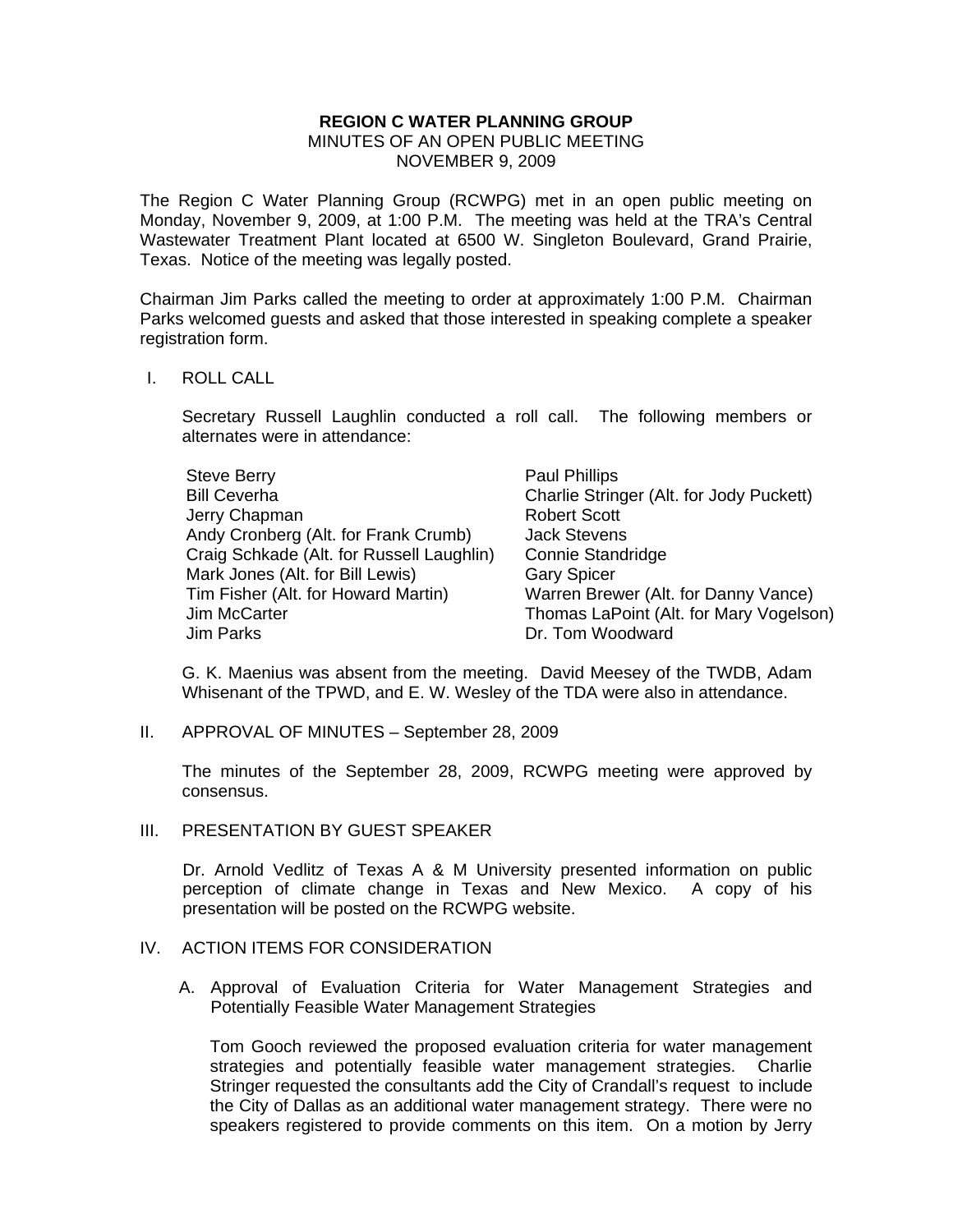Chapman and a second by Paul Phillips, the RCWPG unanimously approved the evaluation criteria and the feasible strategies.

B. Approval of Fall 2009 Region C Newsletter

Colby Walton reviewed the proposed Fall 2009 Region C newsletter. Tim Fisher suggested revising the wording from "waste water" to "use water" on the second page, second paragraph. It was also suggested that copies of the newsletters be provided to legislative members. There were no speakers registered to provide comments on this item. On a motion by Paul Phillips and a second by Connie Standridge, the RCWPG unanimously approved the Fall Region C 2009 Newsletter.

#### V. DISCUSSION ITEMS

A. Overall Project Schedule

Tom Gooch reviewed the overall project schedule. Meetings in 2010 are proposed to be held in January, March, the Summer (public hearings) and September. The Final Plan is due to the TWDB October 1, 2010. A Water Summit is planned for October.

B. Follow-up on Posted Population and Demand Projections

Tom Gooch provided a follow-up on the posted population and demand projections. No public comments were received. One written comment was received from a wholesale water provider regarding a slight adjustment in GPCD of one small customer; this will be addressed during the next round of regional planning. The projections were sent to the TWDB for approval, which is anticipated in November 2009.

C. Presentation of Chapter 3 - Existing Water Supplies

Rachel Ickert presented information on Chapter 3 – Existing Water Supplies. Thomas LaPoint suggested adding a footnote indicating the percentage of change in the WAMs.

D. Update on Water Management Strategies (Task 4)

Tom Gooch presented an update on the Water Management Strategies, which included the plans for the large wholesale water providers, plans for all other wholesale water providers, and progress to date.

E. Update on County Studies (Task 4)

Tom Gooch presented an update on the County Studies, which included the current status and the next steps.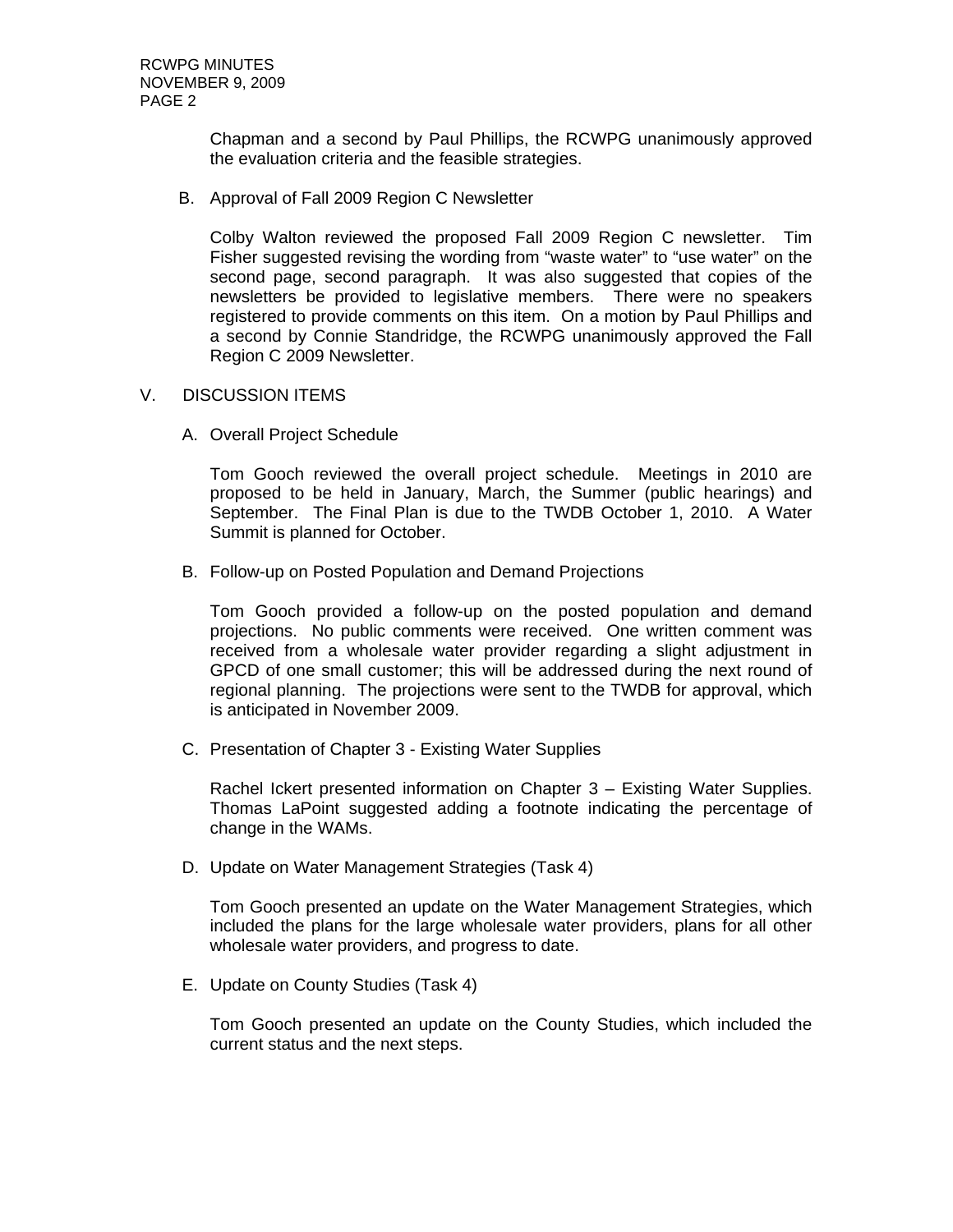F. Update on Saline Study (Task 4)

Preston Dillard of Alan Plummer and Associates provided an update on the Saline Study, which included a review of the survey information, concentrate disposal techniques, potential beneficial uses of concentrate, and the next steps.

G. Update on Water Conservation and Drought Management Recommendations (Task 6)

Preston Dillard provided the update on Water Conservation and Drought Management recommendations, which included reviewing the approved strategies, updates to the 2006 Plan, the current status, and the next steps.

H. Presentation on Invasive Aquatic Species related to Water Supply

Ellen McDonald of Alan Plummer and Associates reviewed impacts and controls of zebra mussels.

I. Public Participation Updates

Colby Walton discussed the Dallas Morning News editorial board meeting, the Star-Telegram water reuse story, and the upcoming Initially Prepared Plan Public Hearings.

J. Review Environmental Flows Process

Tom Gooch reviewed the environmental flows allocation process, which was included in SB-3, passed in 2007.

K. Update on Overall Status and Next Steps

Tom Gooch reviewed the overall status and next steps.

## VI. OTHER DISCUSSION

- A. Updates from the Chair
	- 1. Update on Study Commission on Region C Water Supply

Jim Parks gave an update on the Study Commission on Region C Water Supply.

2. Update on Water Conservation Advisory Council

Jim Parks gave an update on the Water Conservation Advisory Council.

3. H2O4 Texas Conference, November 16-17, Fort Worth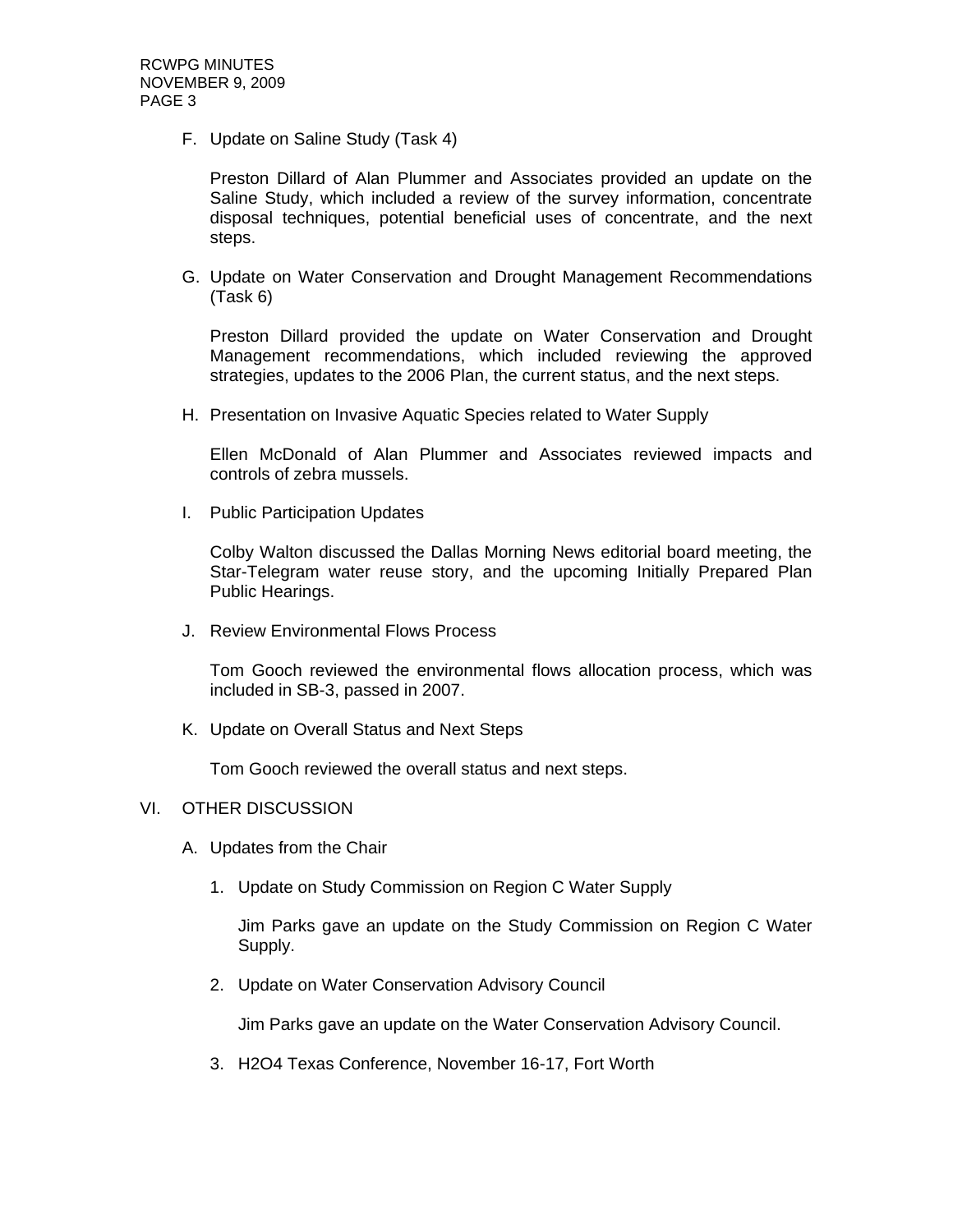RCWPG MINUTES NOVEMBER 9, 2009 PAGE 4

> Jim Parks gave an update on the H2O4 Texas Conference held November 16-17, 2009, in Fort Worth.

B. Report from Regional Liaisons

Reports were given by the following liaisons/representatives:

- Region  $B -$  Jerry Chapman
- Region  $D -$  Mike Rickman
- Region G Connie Standridge
- Region H Warren Brewer
- C. Report from GMA 8 Liaisons

No report was presented.

D. Report on the Trinity and San Jacinto Rivers and Galveston Bay Stakeholders **Committee** 

No report was presented.

E. Report on the Sabine and Neches Rivers and Sabine Lake Bay Basin and Bay Area

No report was presented.

F. Report from Texas Water Development Board

David Meesey provided a report from the TWDB.

G. Report from Texas Department of Agriculture

No report was presented.

H. Report from Texas Parks and Wildlife Department

Adam Whisenant discussed the density of zebra mussels at the fisheries office at Lake Texoma.

I. Confirm Date and Location of Next Meeting

The dates of the next meetings were confirmed for Monday, January 11, 2010, and Monday, March 15, 2009, at 1:00 P.M., at TRA Central Wastewater Treatment Plant.

J. Public Comments

There were no public comments.